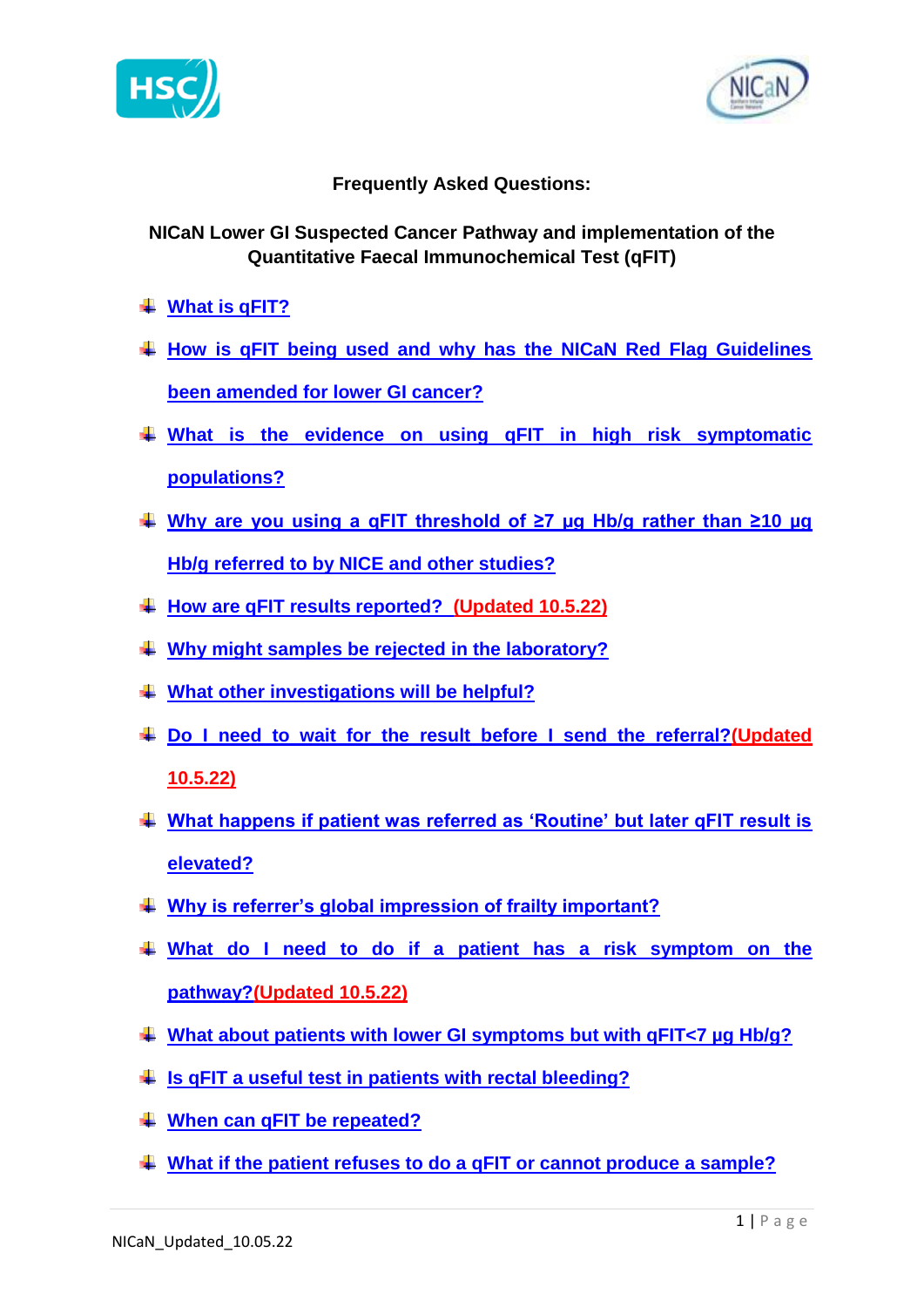



- **[What happens if a qFIT test is not arranged with the referral?](#page-7-2)**
- **[What support and information will be available?](#page-7-3) (Updated 05.08.21)**
- **[What if a patient has recently completed their Bowel Cancer Screening?](#page-8-0)**

# <span id="page-1-0"></span>**What is qFIT?**

The Quantitative Faecal Immunochemical Test (qFIT) is a test to detect blood in stool samples. Unlike faecal occult blood (FOB) tests, FIT uses antibodies that specifically recognise human haemoglobin released from lysed or broken down red cells. This means it is not affected by diet and medication or Upper GI pathology (as the globin protein is broken down and digested before it gets to the colon). Because qFIT relies on partial breakdown of the red bloods cells to release the globin protein, the test may be negative with intermittent benign anorectal/outlet bleeding where blood cells released are 'whole'. That being said it is still a very useful test in the investigation of rectal bleeding.

qFIT is much more sensitive than FOB and only 1 sample is required which improves patient compliance.

Further details can be found under the [evidence related FAQ.](#page-2-0)

# <span id="page-1-1"></span>**How is qFIT being used and why has the NICaN Red Flag Guidelines been amended for lower GI cancer?**

Since the onset of the COVID pandemic, the quantitative result of the qFIT has been used to risk stratify the urgency of colorectal investigations for red flag and urgent referrals. There is national and regional support to use the qFIT result to stratify risk in primary care and direct the patient depending on the result (National Cancer Team update August 2020). The NICaN ['Lower GI Suspected Cancer Pathway'](#page-9-0) has been amended to include qFIT and can be found at the bottom of this document and on the NICaN website [qFIT for lower GI symptoms | Northern Ireland Cancer Network](https://nican.hscni.net/info-for-professionals/primary-care/qfit/)  [\(hscni.net\).](https://nican.hscni.net/info-for-professionals/primary-care/qfit/) It is based on NICE and Scottish Referral Guidelines for Suspected Cancer and on validated studies on the use of qFIT for these symptoms.

**qFIT is key to risk stratifying patients –** it is a vital step to help you and secondary care prioritise your patient. We are recommending that qFITs are carried out on all patients with new lower GI symptoms as part of initial investigation in general practice.

Where referral is deemed necessary, urgency of investigation in secondary care will usually be based on the qFIT result. Patients should be made aware that qFIT speeds up the diagnostic process and therefore they should be aware of the importance of completing the test.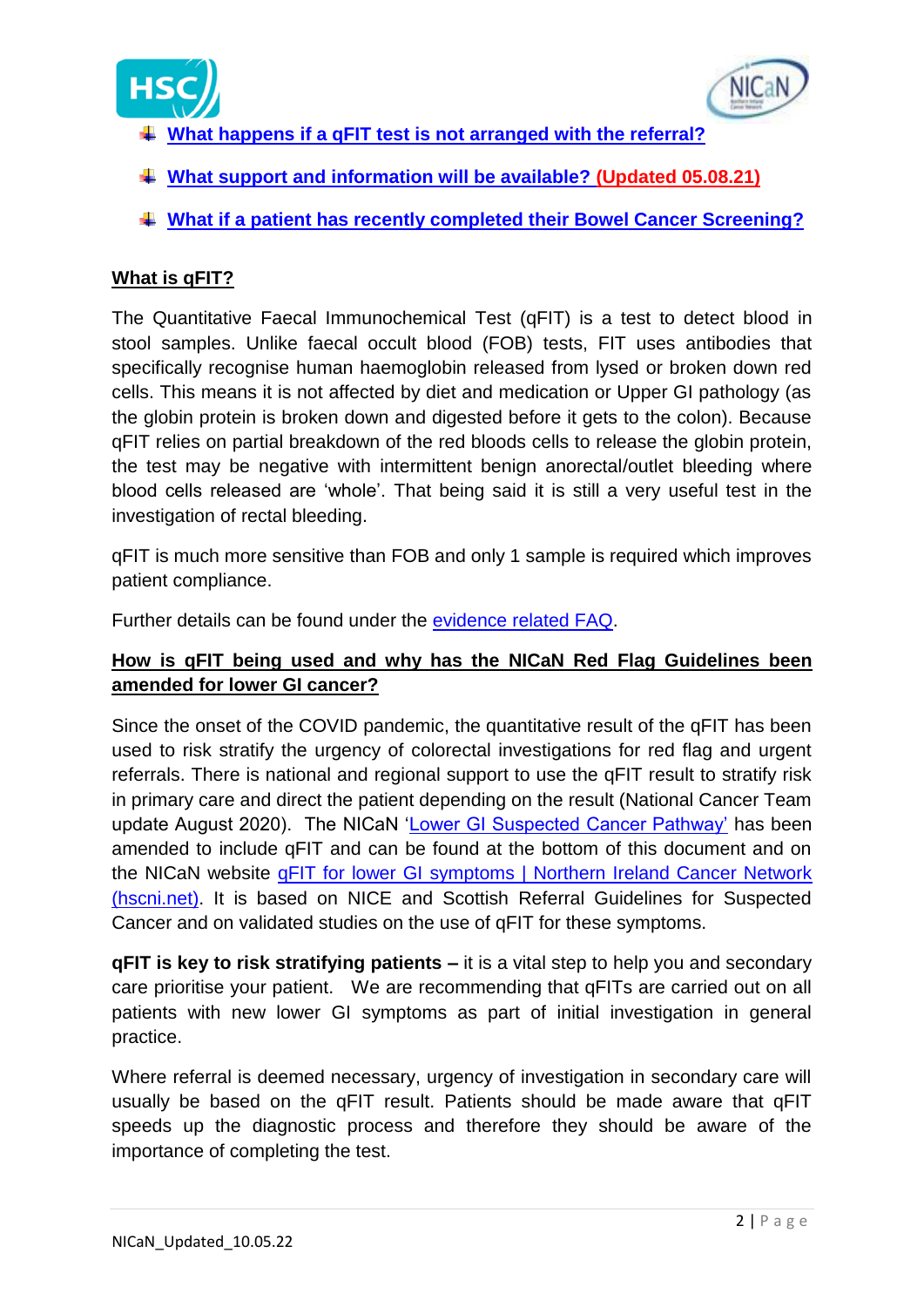



#### <span id="page-2-0"></span>**What is the evidence on using qFIT in high risk symptomatic populations?**

The most recent large scale study on the use of qFIT in patients with suspected colorectal cancer symptoms is the NICE FIT study [\(see references\)](#page-8-1). This was powered to answer to the primary aim i.e. what is the sensitivity of qFIT in patients with a range of symptoms versus the reference standard, colonoscopy. The study was a prospective, double-blinded study which ultimately included many more patients than initially planned. This study demonstrates the accuracy of the test in patients with low and high risk lower GI symptoms including rectal bleeding. Key points include:

- qFIT has a negative predictive value (NPV) of 99.6% (at worst for all symptoms) for significant bowel disease (i.e. cancer, inflammatory bowel disease and large polyps  $\geq 1$ cm) at thresholds of <2 and <10  $\mu$ gHb/g. NB the limit of detection in the NI laboratory analyser is <7 µg Hb/g using the same HM-JACKarc system as used in this study. Therefore, in people with lower GI symptoms a qFIT result <7 µg Hb/g is likely to be wrong for significant bowel disease only c.4 out of 1000 times.
- Other studies have previously proven that where the qFIT has missed cancer the majority are picked up due to a co-existing anaemia. Therefore a negative qFIT result  $\langle 7\mu g/g \rangle$  combined with the absence of anaemia, especially where symptoms are not persistent or progressive, can offer reassurance to both the patient and the GP and help avoid unnecessary referral usually for invasive tests for patients.
- The study demonstrates that the likelihood of colorectal cancer for patients with high risk symptoms increases depending on the level of the positive qFIT result i.e. a qFIT>150 µg Hb/g indicates a 30% chance of colorectal cancer and 65% risk of other significant bowel disease whereas a qFIT >400 µg Hb/g indicates an 80% chance of bowel cancer.

# <span id="page-2-1"></span>**Why are you using a qFIT threshold of ≥7 µg Hb/g rather than ≥10 µg Hb/g referred to by NICE FIT and other studies?**

7 µg Hb/g is the lowest numerical level that the laboratory analyser can give a value for. The aim is to maximise the sensitivity available.

### **How are qFIT results reported? (Updated 10.5.22)**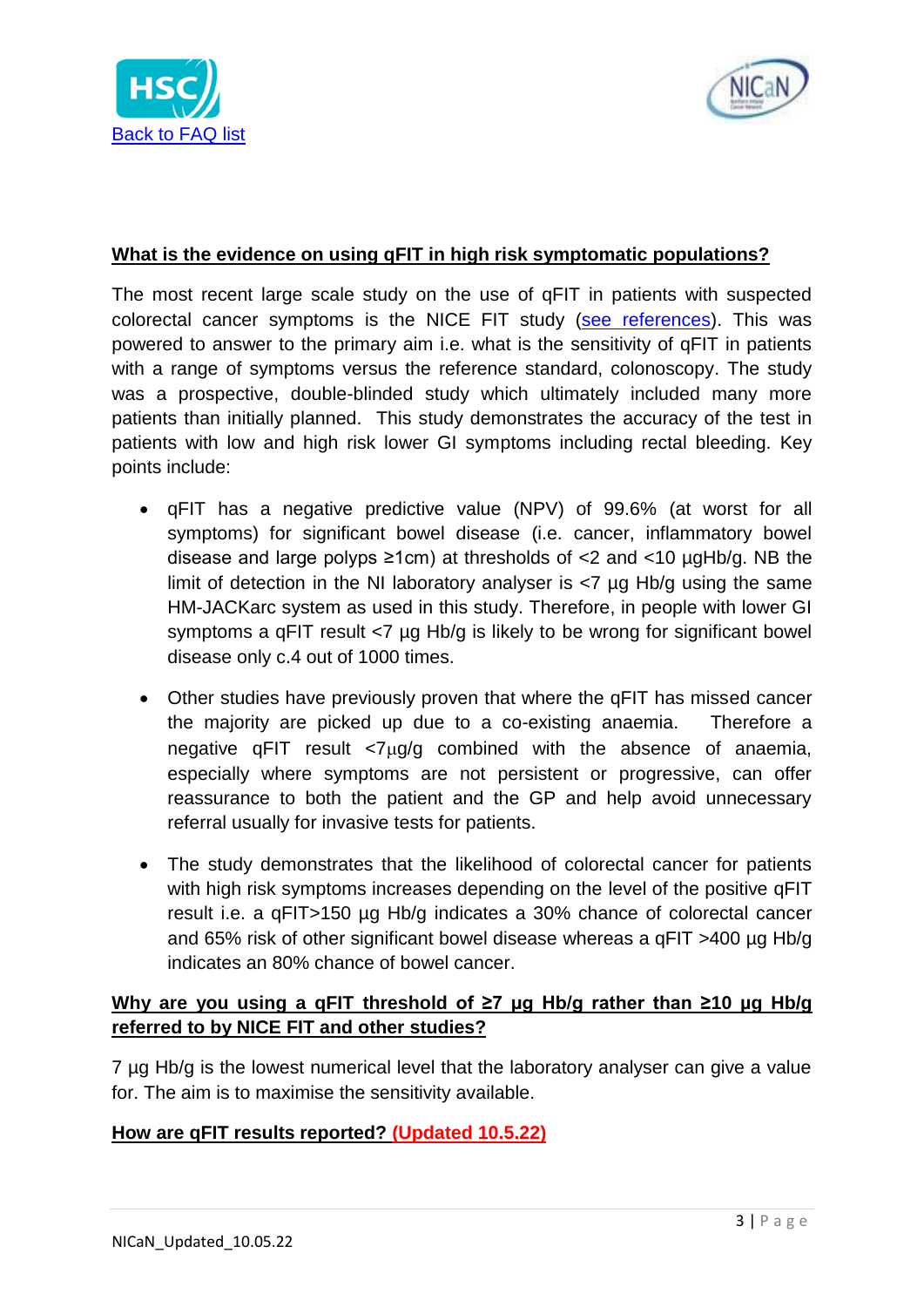



The qFIT results will be sent to the requesting GP via LABLINKS. The report will have a statement 'unaccredited test' this is because FIT is a new test for the laboratory and requires an accreditation process. This does not mean that there is anything wrong with the sample or its processing so please ignore this statement. A laboratory report >7 ug is highlighted in red font as it more likely to require a red flag referral. This cut off has been provided by the laboratory based on NICAN guidelines. Although a result of <7ug will not be highlighted it may require follow up action especially if symptoms/history suggest otherwise. Kindly refer to NICAN guidelines for test interpretation, these can be found on the NICaN website [NICaN](https://nican.hscni.net/wp-content/uploads/2021/06/NICaN-Lower-GI-Suspect-Cancer-Pathway-22June-2021-Final.pdf)  [Lower GI suspected Cancer pathway / NICAN \(hscni.net\)](https://nican.hscni.net/wp-content/uploads/2021/06/NICaN-Lower-GI-Suspect-Cancer-Pathway-22June-2021-Final.pdf)

The Laboratory turnaround time for tests is 3 days. If in the rare case results are not returned when expected, please contact Clinical Biochemistry laboratory at Causeway 028 70346180 and select option 3 for specimen reception and test information.

[Back to FAQ list](#page-0-0)

#### <span id="page-3-0"></span>**Why might samples be rejected in the laboratory?**

The sample will be rejected in the laboratory if the minimum data set has not been met i.e. no date of sample taken, missing patient details or if the sample is overfilled, absent or leaking.

# <span id="page-3-1"></span>**What other investigations will be helpful for my decision making and for secondary care triage?**

 Abdominal and more especially rectal examination are important. **A documented rectal examination may mean that your patient can be triaged direct to CTC (CT Colonography).**

| Other Useful investigations          | Rationale                                       |
|--------------------------------------|-------------------------------------------------|
| <b>Full Blood Count</b>              | Useful determinants of further investigations   |
|                                      | where qFIT is normal                            |
| (including<br>profile<br><b>Iron</b> | Useful determinants of further investigations   |
| $ferritin)$ *                        | where qFIT is normal (see note below on iron    |
|                                      | deficiency anaemia)                             |
| U&E                                  | Allows determination of renal risks of triaging |
|                                      | direct to test hospital investigations          |
| Coeliac profile                      | May be helpful if a patient has iron deficiency |
|                                      | anaemia, weight loss or persistent loose        |
|                                      | motions.                                        |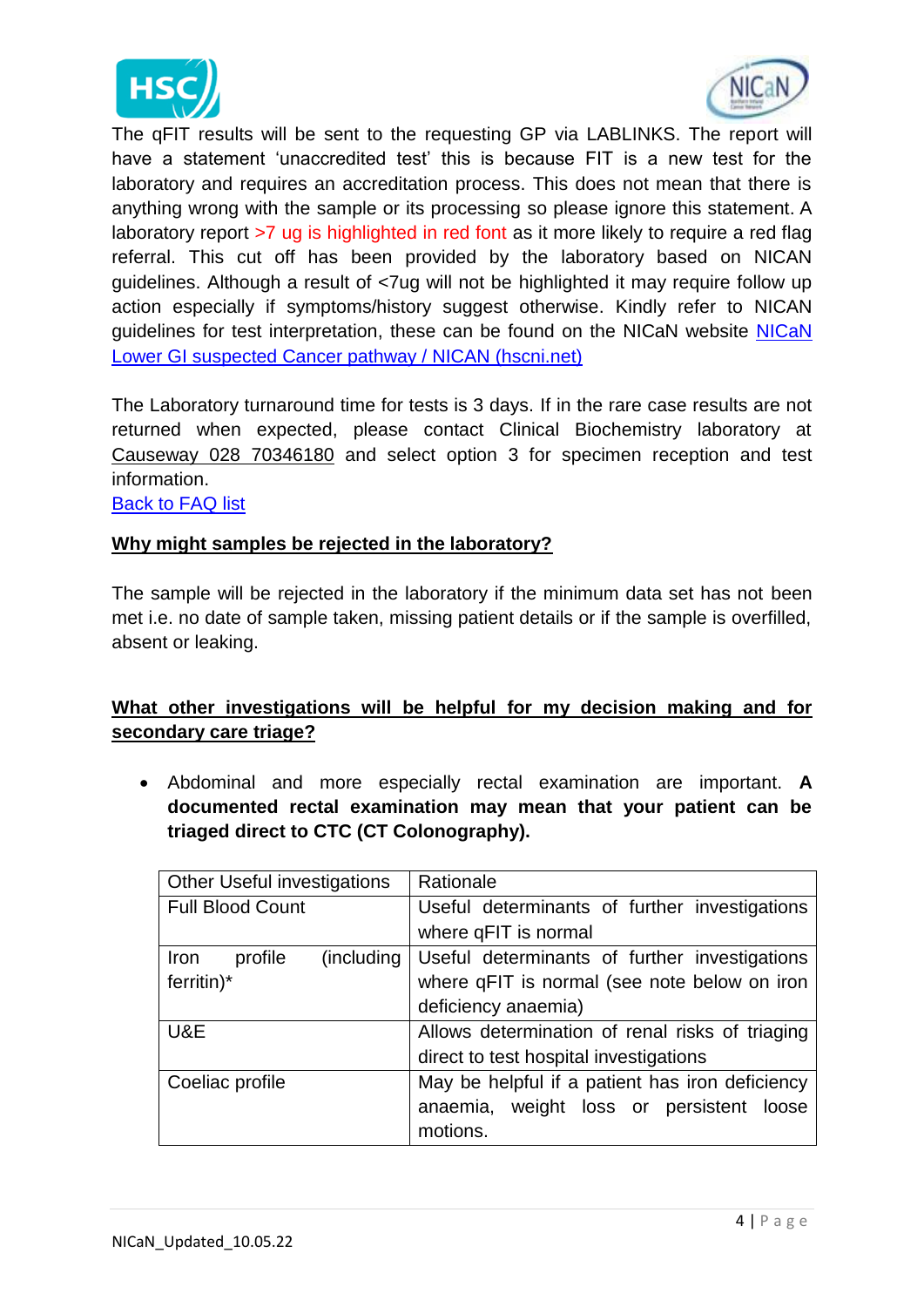



**\*If referring with iron deficiency anaemia it is important that this is proven**. Iron deficiency anaemia is diminished red blood cell production due to low iron stores in the body**.** Anaemia is defined as a haemoglobin (Hb) level two standard deviations below the normal for age and sex. A serum ferritin level of less than normal range confirms iron deficiency (i.e. in the main iron store). Please refer to NICE guidance on diagnosis of iron deficiency anaemia for full information <https://cks.nice.org.uk/topics/anaemia-iron-deficiency/diagnosis/investigations/>

#### *Please note:*

- *Faecal calprotectin is NOT a diagnostic investigation if you suspect cancer.*
- *CEA is invariably used for post-op surveillance in patients with known bowel cancers and should NOT be used as a diagnostic tool in primary care.*

### <span id="page-4-0"></span>**Do I need to wait for the result before I send the referral? (updated 10.5.22)**

**Yes** (other than for exception listed below). Red Flag referrals are often triaged within 24 hours of receipt, it is important that qFIT result is included as part of the referral as the result helps secondary care decisions around prioritisation of investigation. **Exceptions** – **if a patient has rectal/anal or abdominal mass or proven iron deficiency anaemia DO NOT delay referral as secondary care may want to arrange other investigations while awaiting qFIT result. It is therefore important that you arrange a qFIT but proceed with referral and secondary care will look up the qFIT result on ECR when available. In the case of the latter** *please indicate on your referral that qFIT has been sent to the labs.*

## <span id="page-4-1"></span>**What happens if patient was referred as 'Routine' but later qFIT result is elevated?**

For routine referrals made, where a later qFIT result is high, a **new Lower GI suspect cancer/Red Flag referral must be made** as this will not be picked up in the triage/vetting process.

### <span id="page-4-2"></span>**Why is referrer's global impression of frailty important?**

Referrers global impression of frailty; this is not a statement of "fitness for" procedures but rather an aide for hospital staff to know ceiling of investigation or treatment and whether the patient is suitable for bowel preparation etc. Issues that would be useful for GP to highlight are:

 **Overall frailty or very obviously diminished life-expectancy** (that might guide a palliative/curative decision),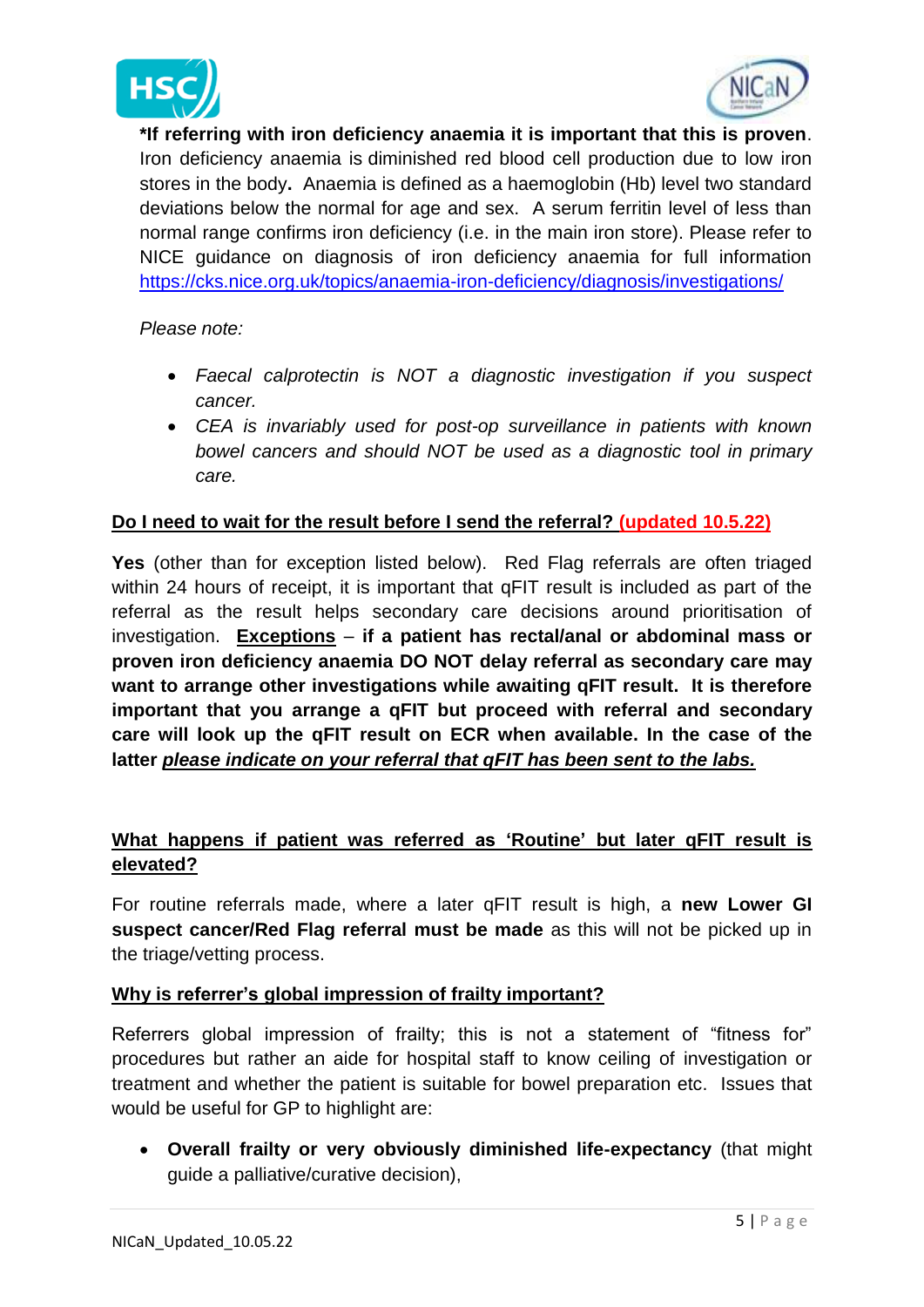



- **Mobility issues** (that might make examination difficult),
- **Cognitive issues** (potentially affecting consent),
- **Cardiac or renal issues** (potentially affecting bowel prep).

In order to streamline the process for patients, fitter patients may be triaged direct to test. Patients who are not fit for colonoscopy may tolerate alternative radiological investigations e.g. CT or CTC if indicated on the referral letter. It is also important to know if the patient has been advised that further investigation may be required and appears agreeable to a direct to test option. Referrals will not be downgraded on the basis of fitness.

# <span id="page-5-0"></span>**What do I need to do if a patient has a risk symptom on the pathway? (updated 10.5.22)**

Please follow the NICaN Lower GI Suspected Cancer Pathway [NICaN Lower GI](https://nican.hscni.net/wp-content/uploads/2021/06/NICaN-Lower-GI-Suspect-Cancer-Pathway-22June-2021-Final.pdf)  [Suspected Cancer Pathway / NICaN \(hscni.net\)](https://nican.hscni.net/wp-content/uploads/2021/06/NICaN-Lower-GI-Suspect-Cancer-Pathway-22June-2021-Final.pdf) and use qFIT to ensure appropriate prioritisation of your patient. We would request the following steps are taken against relevant symptoms after assessment and investigation in primary care.

- **Rectal, Abdominal or Anal Mass:** Refer as red flag, arrange qFIT, mention qFIT requested on referral. Result will be picked up by secondary care.
- **Proven Iron Deficiency Anaemia:** Refer as red flag, arrange qFIT, mention qFIT requested on referral. Result will be picked up by secondary care.
- **Persistent Change in bowel habit towards looser stool for >4 weeks:**  Arrange qFIT, await result and when referring, attach result with red flag referral – this will ensure the patient is appropriately prioritised at triage.
- **Rectal Bleeding:** Arrange a qFIT and if result is positive refer red flag. If result is negative consider referral on an urgent basis or as appropriate undertake safety netting considering red flag referral if persistent or progressive symptoms exist on primary care review.
- **Abdominal pain with weight loss: (***Please also consider if Upper GI referral might be more appropriate*.) Arrange a qFIT and if result is positive refer red flag.If result is negative, undertake appropriate safety netting and consider red flag referral if persistent or progressive symptoms exist on primary care review.
- **Normocytic anaemia + lower abdominal symptoms:** Arrange a qFIT and if result is positive refer red flag**.** If result is negative, undertake appropriate safety netting and consider red flag referral if persistent or progressive results/symptoms exist on primary care review.

### <span id="page-5-1"></span>[Back to FAQ list](#page-0-0)

### **What about patients with lower GI symptoms but with qFIT<7 µg Hb/g?**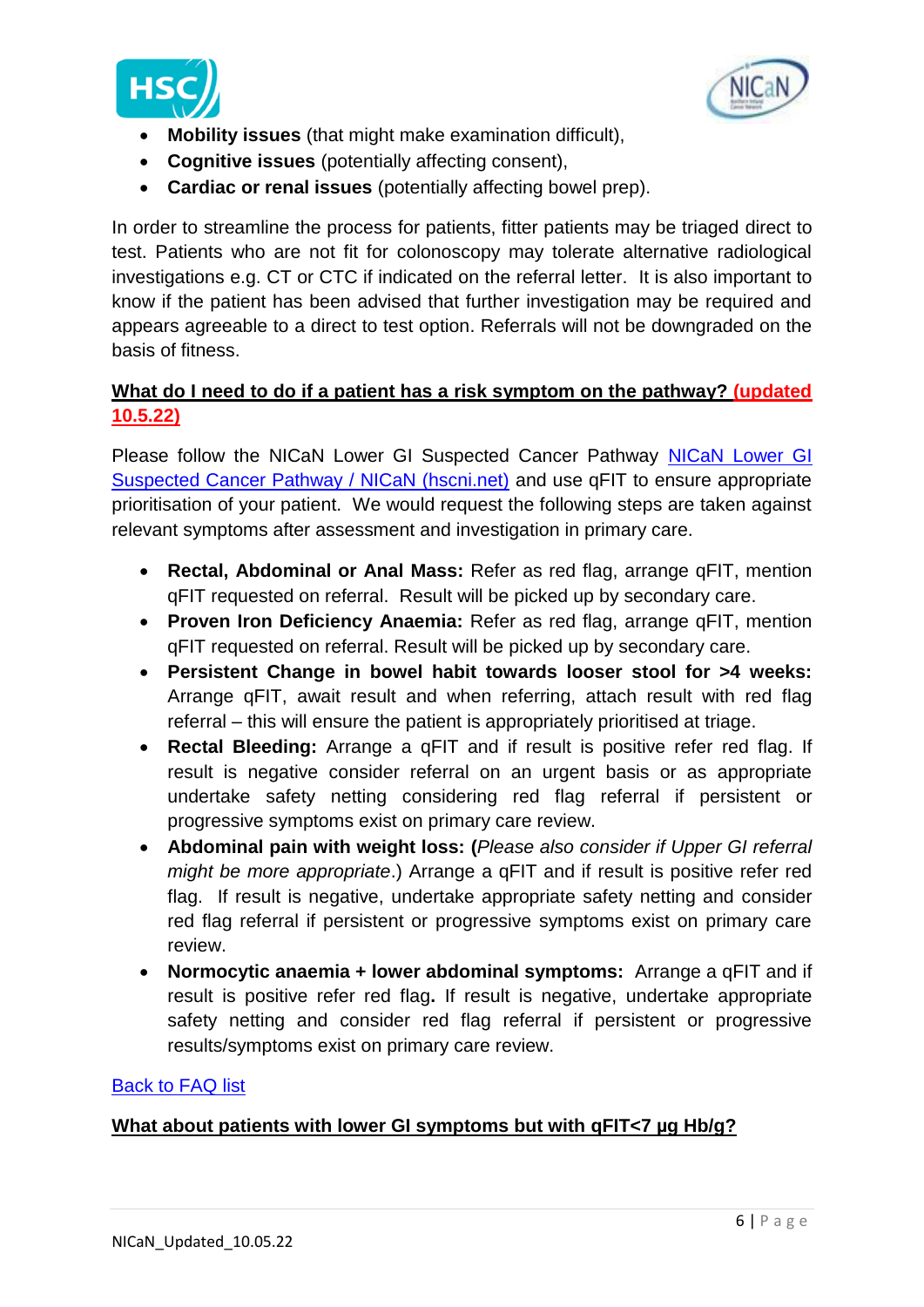



 NICE FIT study [\(see references\)](#page-8-1) demonstrates the high negative predictive value of a qFIT result <7 µg Hb/g in patients with low and high risk lower GI symptoms including rectal bleeding (NPV =  $99.6\%$ ). Benign conditions are a far more likely explanation for the patient's gastrointestinal symptoms. For patients without IDA, persistent change in bowel habit or persistent rectal bleeding and with normal examination including digital rectal examination, a negative qFIT (<7 µg Hb/g) can be used to support GPs in reassuring patients allowing appropriate use of a safety netting approach in primary care.

Nevertheless a very small proportion of patients with colorectal cancer will have a qFIT<7 µg Hb/g. Safety netting for symptoms and a negative test is important and guidelines are available on safety netting [https://www.cancerresearchuk.org/health](https://www.cancerresearchuk.org/health-professional/diagnosis/suspected-cancer-referral-best-practice/safety-netting)[professional/diagnosis/suspected-cancer-referral-best-practice/safety-netting](https://www.cancerresearchuk.org/health-professional/diagnosis/suspected-cancer-referral-best-practice/safety-netting)

Please consider:

- Symptoms such as abdominal pain or weight loss may be caused by conditions arising outside the bowel and the patient may be more suitable for an alternative investigation.
- Investigating other concerning symptoms via alternative diagnostic pathway e.g. upper GI, urology, gynaecology. Consider checking CA125 in women.
- Safety netting, offer medical management if appropriate and offer review at 6-8 weeks to consider need for repeat/new investigation. Especially where symptoms are persistent, troublesome or at any point significantly deteriorate, repeating the qFIT (earliest repeat qFIT interval permitted is 2 months), repeating the Hb and referring red-flag ideally with the results attached is appropriate in such cases.
- qFIT is an improvement on using NICE "high risk" criteria alone, which have much lower sensitivity than qFIT for detecting CRC. In this pathway qFIT should only be used in those who are symptomatic.
- Remember, even colonoscopy and CTC are not 100% sensitive for colorectal cancer.

### [Back to FAQ list](#page-0-0)

### <span id="page-6-0"></span>**Is qFIT a useful test in patients with rectal bleeding?**

Yes. Data from the NICE FIT study [\(Ref 1\)](#page-8-2) showed that the high sensitivity of the FIT can be used to rule out CRC in patients with rectal bleeding and triage them more appropriately for investigation.

If a patient has rectal bleeding and a positive qFIT refer as red flag. Rectal bleeding with a qFIT <7 µg Hb/g is appropriate for urgent referral. Safety netting with any negative investigation is always important. If symptoms are persistent or progressive or if **blood is mixed with motions** or there are additional clinical concerns at review in primary care, then refer as red flag.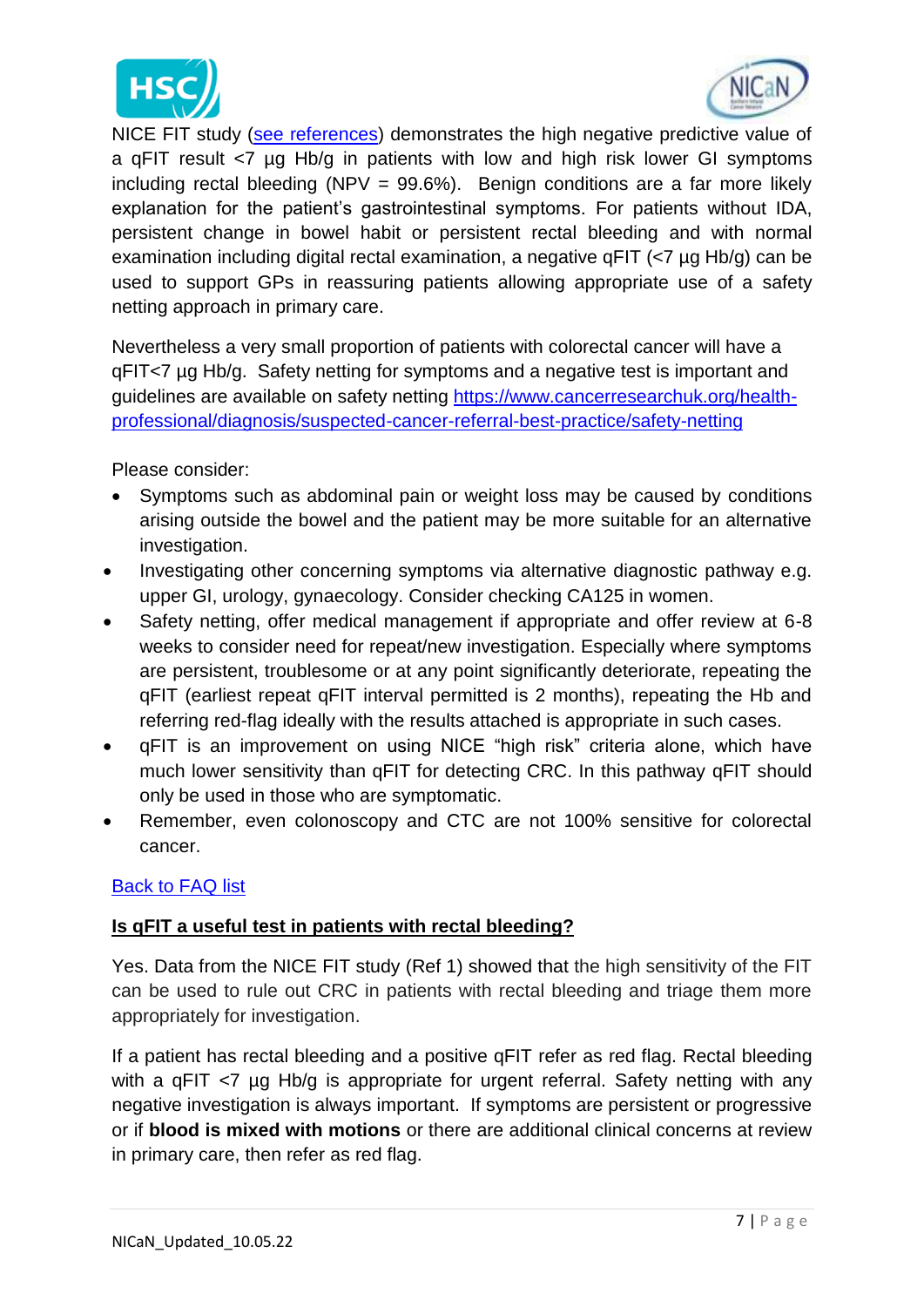



Please remember that rectal examination is essential as rectal / anal mass or ulceration consistent with colorectal cancer or anal squamous cell carcinoma require immediate referral.

#### <span id="page-7-0"></span>**When can qFIT be repeated?**

qFIT should not be repeated any earlier than 2 months unless the sample was spoiled.

#### <span id="page-7-1"></span>**What if the patient refuses to do a qFIT or cannot produce a sample?**

GPs are strongly encouraged to arrange qFIT before referring as this will greatly help stratify a patient's risk. Consider reasonable adjustments that may be needed to support the patient. However if it is impossible to obtain a qFIT and there remain serious concerns, GPs may refer explaining the reasons why the test could not be done and why they feel the patient needs to be investigated.

#### <span id="page-7-2"></span>**What happens if a qFIT test is not arranged with the referral?**

A qFIT result is now required information in the NICaN Primary Care Referral Guidance and must be included with referrals (other than the exception where it may follow). If you do not order a qFIT and await the result (incomplete information), this may delay access to the investigation your patient needs.

In order to embed the new pathway and encourage uptake of qFIT in primary care, it has been arranged that for an initial period of three months, secondary care will continue to have access to qFIT for new referrals (where a qFIT result has not been included/arranged by primary care). Secondary care will send the patient a qFIT and a letter requesting completion of the test and emphasising its importance – this letter will be copied to the GP for information.

Following the initial three month period (i.e. from  $5<sup>th</sup>$  October 2021 onwards), secondary care will have limited access to qFIT and it is expected that all new patients will be referred with a qFIT.

Secondary care clinicians can amend a referral's priority if insufficient information is contained within the referral or the information supplied does not confirm that the patient meets the NICaN Referral Guidance for Suspect Cancer.

Referrals which have had their prioritisation amended will be moved to the urgent or routine pathway as appropriate, based on clinical information contained within the referral letter. It has been agreed that the referring GP will be notified of any amended prioritisation.

### <span id="page-7-3"></span>**What support and information will be available? (Updated 05.08.21)**

The following supporting documents are available on the NICaN website [qFIT for](https://nican.hscni.net/info-for-professionals/primary-care/qfit/)  [lower GI symptoms | Northern Ireland Cancer Network \(hscni.net\)](https://nican.hscni.net/info-for-professionals/primary-care/qfit/)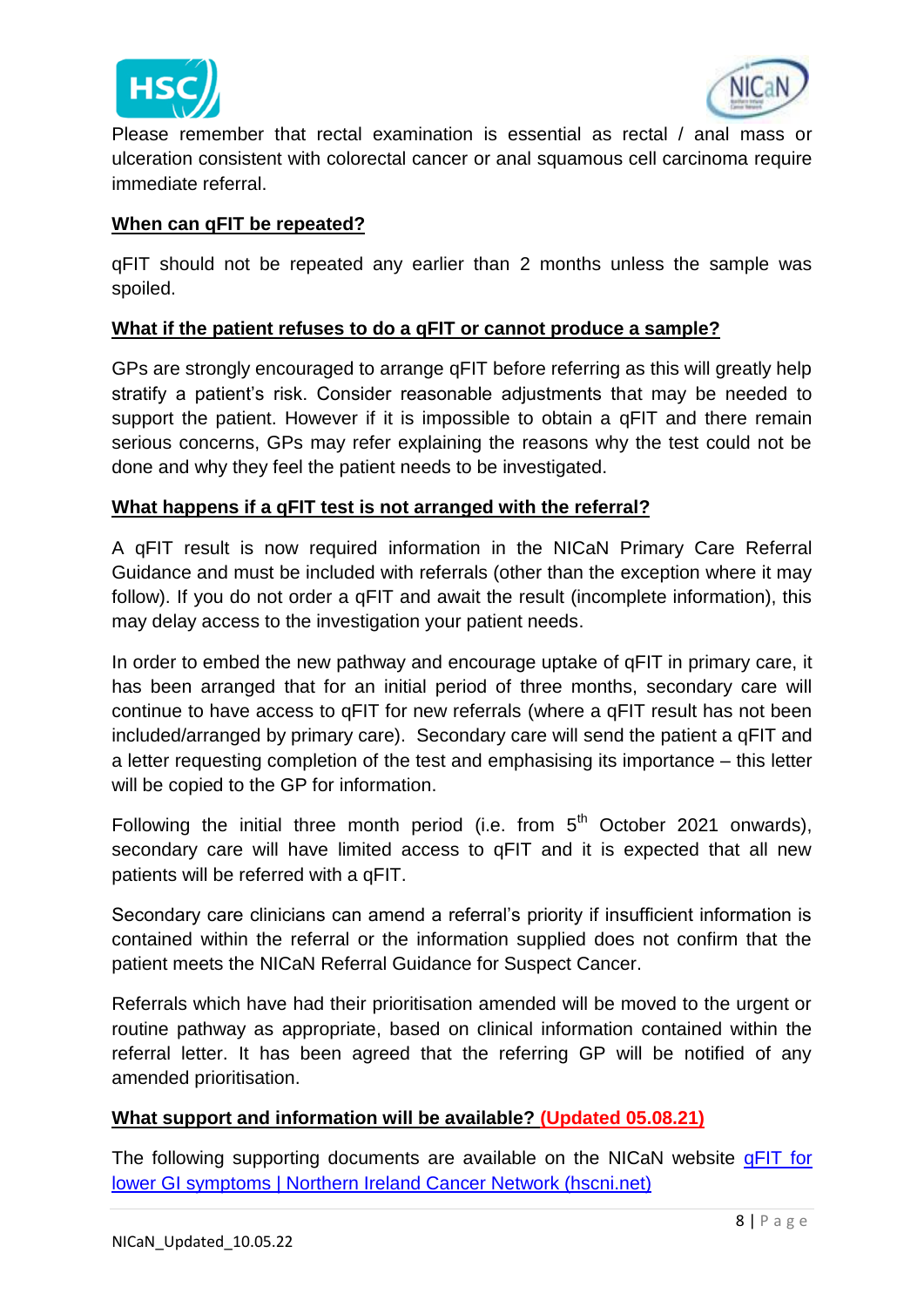



- Frequently Asked Questions on implementation of qFIT and amended NICaN Lower GI Suspect Cancer Pathway
- NICaN Lower GI Suspected Cancer Pathway
- FIT Patient information leaflet (14 languages available)
- Information for Treatment room staff on handing over FIT to patient
- Information for staff on ordering FIT kits and leaflets
- Links to recorded educational webinar (GPNI) are below. If password required please email [nican.office@hscni.net](mailto:nican.office@hscni.net) or register to join GPNI mailing list
	- o [NICaN qFit for Primary Care a Pathway Fit for Purpose](https://www.gpni.co.uk/webinars/gpni-nican-qfit-for-primary-care-a-pathway-fit-for-purpose/)
	- o [Practice Nurses and Managers 'Get qFIT ready for July Fifth' | NICaN](https://www.gpni.co.uk/webinars/gpni-nican-practice-nurses-and-managers-get-qfit-ready-for-july-fifth/)  [and GPNI.](https://www.gpni.co.uk/webinars/gpni-nican-practice-nurses-and-managers-get-qfit-ready-for-july-fifth/)
- Information video on collecting a sample link: <https://youtu.be/gFCk1ejDQD4>

#### <span id="page-8-0"></span>**What if a patient has recently completed their Bowel Cancer Screening?**

Irrespective of how recently your patient was screened by the national screening programme, **their screening test result should be ignored in considering a patient presenting with new symptoms of concern.** The quantitative threshold for the Bowel Cancer Screening Programme qFIT is much higher than that used in our 'Symptomatic qFIT' testing, so a recent 'normal' or 'negative' from the screening programme should not be relied upon by GPs for reassurance.

<span id="page-8-1"></span>[Back to FAQ list](#page-0-0)

#### **References**

<span id="page-8-2"></span>**Faecal immunochemical test is superior to symptoms in predicting pathology in patients with suspected colorectal cancer symptoms referred on a 2WW pathway: a diagnostic accuracy study.**

Nigel D'Souza ,1,2,3 Theo Georgiou Delisle,1,3 Michelle Chen,4 Sally Benton,5 Muti Abulafi ,1 The NICE FIT Steering Group

Gut. 2021 Jun;70(6):1130-1138. <https://gut.bmj.com/content/70/6/1130>

**Faecal immunochemical testing in symptomatic patients to prioritize investigation: diagnostic accuracy from NICE FIT Study**

[N D'Souza](https://pubmed.ncbi.nlm.nih.gov/?term=D%27Souza+N&cauthor_id=33755051)<sup>123</sup>, [T Georgiou Delisle](https://pubmed.ncbi.nlm.nih.gov/?term=Delisle+TG&cauthor_id=33755051)<sup>1[4](https://pubmed.ncbi.nlm.nih.gov/33755051/#affiliation-4)</sup>, [M Chen](https://pubmed.ncbi.nlm.nih.gov/?term=Chen+M&cauthor_id=33755051)<sup>5</sup>, [S C Benton](https://pubmed.ncbi.nlm.nih.gov/?term=Benton+SC&cauthor_id=33755051)<sup>6</sup>, [M Abulafi](https://pubmed.ncbi.nlm.nih.gov/?term=Abulafi+M&cauthor_id=33755051)<sup>1</sup>, [O Warren,](https://pubmed.ncbi.nlm.nih.gov/?term=Warren+O&cauthor_id=33755051) S [Ahmadi,](https://pubmed.ncbi.nlm.nih.gov/?term=Ahmadi+S&cauthor_id=33755051) [C Parchment,](https://pubmed.ncbi.nlm.nih.gov/?term=Parchment+C&cauthor_id=33755051) [A Shanmuganandan,](https://pubmed.ncbi.nlm.nih.gov/?term=Shanmuganandan+A&cauthor_id=33755051) [N West,](https://pubmed.ncbi.nlm.nih.gov/?term=West+N&cauthor_id=33755051) [T Mitchell,](https://pubmed.ncbi.nlm.nih.gov/?term=Mitchell+T&cauthor_id=33755051) [S Sah,](https://pubmed.ncbi.nlm.nih.gov/?term=Sah+S&cauthor_id=33755051) [N Jackson,](https://pubmed.ncbi.nlm.nih.gov/?term=Jackson+N&cauthor_id=33755051) [A Myers,](https://pubmed.ncbi.nlm.nih.gov/?term=Myers+A&cauthor_id=33755051) [P](https://pubmed.ncbi.nlm.nih.gov/?term=Ziprin+P&cauthor_id=33755051)  [Ziprin,](https://pubmed.ncbi.nlm.nih.gov/?term=Ziprin+P&cauthor_id=33755051) [I Bloom,](https://pubmed.ncbi.nlm.nih.gov/?term=Bloom+I&cauthor_id=33755051) [S Kaye,](https://pubmed.ncbi.nlm.nih.gov/?term=Kaye+S&cauthor_id=33755051) [A Ramwell,](https://pubmed.ncbi.nlm.nih.gov/?term=Ramwell+A&cauthor_id=33755051) [J T Jenkins,](https://pubmed.ncbi.nlm.nih.gov/?term=Jenkins+JT&cauthor_id=33755051) [K Monahan](https://pubmed.ncbi.nlm.nih.gov/?term=Monahan+K&cauthor_id=33755051) Br J Surg 2021 Mar 23

[https://academic.oup.com/bjs/advance-article](https://academic.oup.com/bjs/advance-article-abstract/doi/10.1093/bjs/znaa132/6181760?redirectedFrom=fulltext)[abstract/doi/10.1093/bjs/znaa132/6181760?redirectedFrom=fulltext](https://academic.oup.com/bjs/advance-article-abstract/doi/10.1093/bjs/znaa132/6181760?redirectedFrom=fulltext)

**Using the faecal immunochemical test in patients with rectal bleeding: evidence from the NICE FIT study** Georgina Hicks1 | Nigel D'Souza2,3,4 | Theo Georgiou Delisle2,4 | Michelle Chen5 | Sally C. Benton6 | Muti Abulafi2 | the NICE FIT steering group Colorectal Dis. 2021 Feb 19 <https://onlinelibrary.wiley.com/doi/10.1111/codi.15593>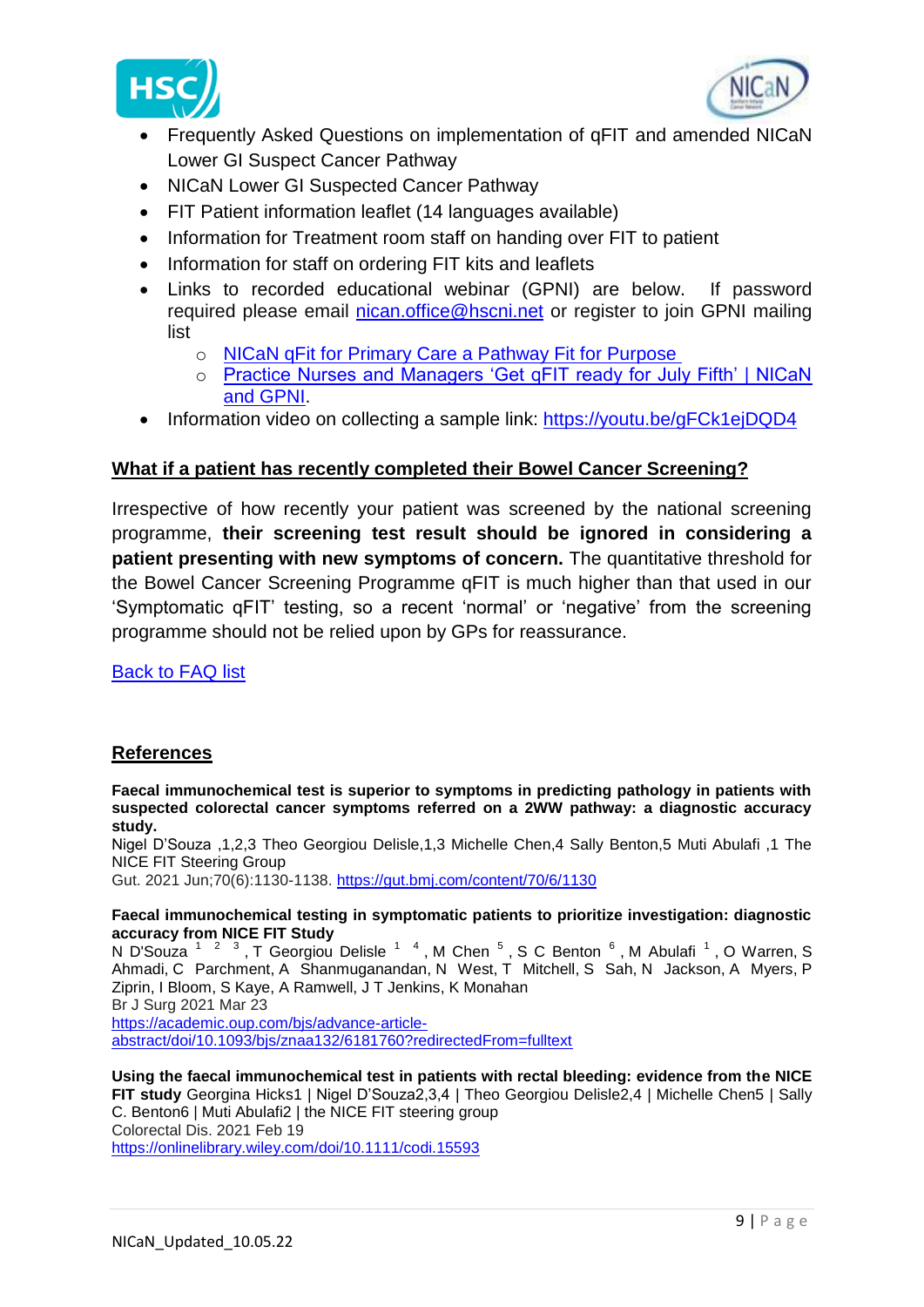



# <span id="page-9-0"></span>**NICaN Lower GI Suspected Cancer Pathway**

[qFIT for lower GI symptoms | Northern Ireland Cancer Network \(hscni.net\)](https://nican.hscni.net/info-for-professionals/primary-care/qfit/)